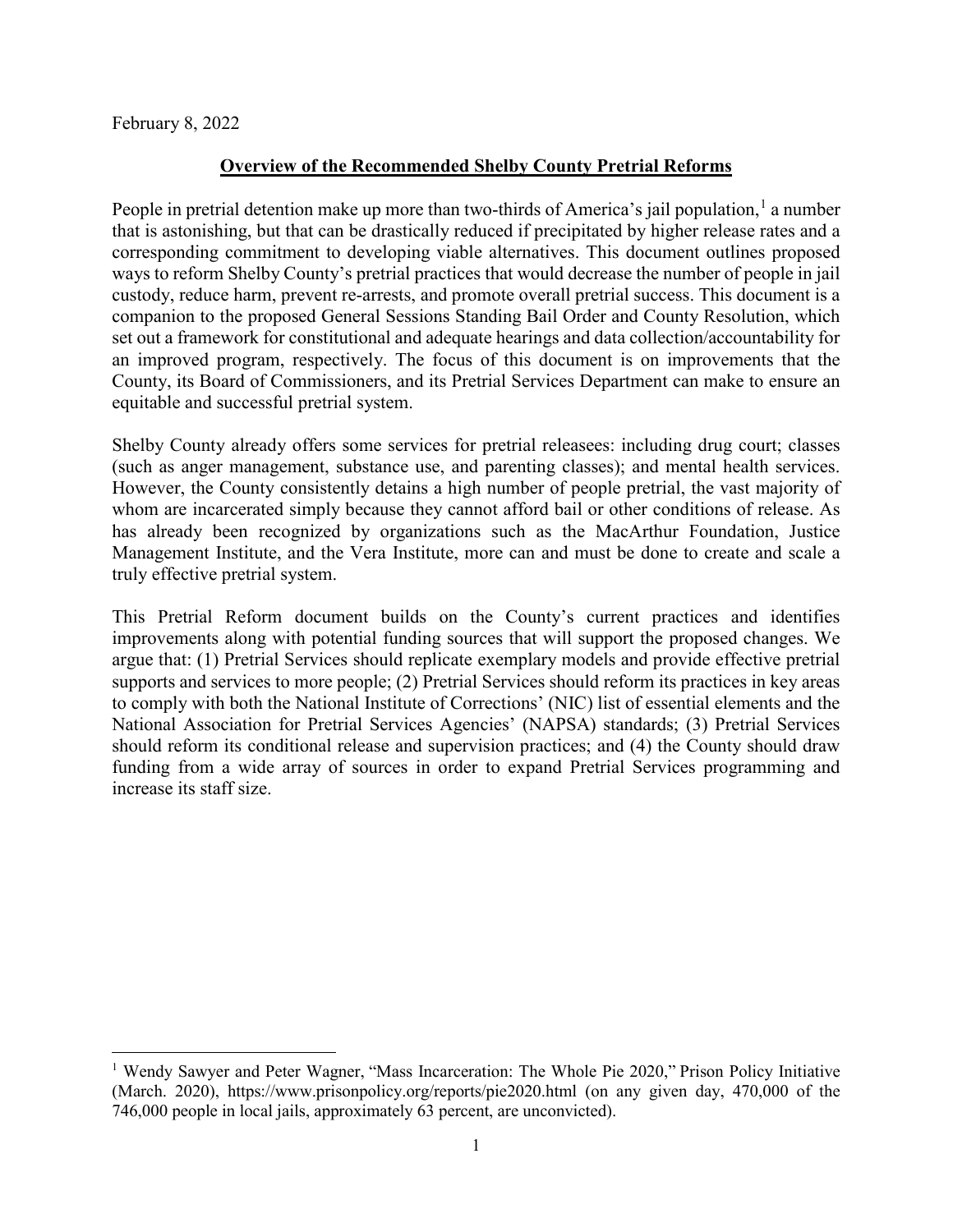### **I. Implementing Recognized Best Practices**

National research shows that pretrial services agencies that offer pretrial releasees a robust range of supports, conditions, and programming are best positioned to enhance people's chances of pretrial success. Shelby County should adopt methods used by model pretrial services agencies across the country. The County should also replicate best practices established by authoritative independent bodies like NAPSA and NIC.

### **(1) Pretrial Services Should Replicate Exemplary Models and Provide Effective Pretrial Supports and Services to Many More People in Shelby County**

## **(a) Promote Release on Recognizance**

l

To encourage pretrial release in larger numbers, which is consistent with best practices, Shelby County Pretrial Services should recommend that judicial commissioners and judges release people on recognizance when staff believe those persons are likely to appear for future court dates without requiring additional conditions. Several jurisdictions have already successfully implemented highyielding release frameworks: For example, Kentucky recently expanded its use of pretrial cite and release to great success in 2020, citing and releasing 31,000 people rather than booking them into jail. Kentucky's increased use of citation and release did not compromise public safety, as nearly 90 percent of those cited and released were not rearrested for any charge, $^2$  $^2$  and more than 99 percent were not charged with a new violent crime.<sup>[3](#page-1-1)</sup> As a result of Kentucky's expansive automatic release policy, the state's jail population was reduced by almost 30 percent.<sup>[4](#page-1-2)</sup>

Washington D.C.'s Pretrial Services Agency, similarly emphasizes recommending most people for release—resulting in approximately 92% of arrested persons being released.<sup>[5](#page-1-3)</sup> The D.C. Pretrial Services Agency provides non-financial supports and, where necessary, supervision to approximately half of the released population.<sup>[6](#page-1-4)</sup> Another state, New Jersey, has achieved an

<span id="page-1-3"></span>District of Columbia," [https://www.psa.gov/sites/default/files/Fact%20Sheet-](https://www.psa.gov/sites/default/files/Fact%20Sheet-Release%20Rates%20for%20DC%20Pretrial%20Defendants-FY2020.pdf)

<span id="page-1-0"></span><sup>&</sup>lt;sup>2</sup> Kentucky Center for Economic Policy, "New Data Helps Pave the Way for Bail Reform in Kentucky," [https://kypolicy.org/new-data-helps-pave-way-for-bail-reform-in-kentucky/.](https://kypolicy.org/new-data-helps-pave-way-for-bail-reform-in-kentucky/)

<span id="page-1-1"></span><sup>&</sup>lt;sup>3</sup> Christy May, KENTUCKY PRETRIAL POPULATION: One Day Snapshot Findings, [Frankfort: Kentucky Administrative Office of the Courts, 2019.

<span id="page-1-2"></span><sup>4</sup> Vera Institute of Justice, "COVID-19 and Criminal Justice: City and State Spotlights: Kentucky," [https://www.vera.org/covid-19/criminal-justice-city-and-state-spotlights/kentucky;](https://www.vera.org/covid-19/criminal-justice-city-and-state-spotlights/kentucky) Supreme Court of Kentucky Order 2017-19, authorizing cite and release for most misdemeanors; Supreme Court of Kentucky Order 2020-25, expanding Order 2017-19 to release certain low-level felonies in response to COVID. <sup>5</sup> "FY 2020 Release Rates for Pretrial Defendants In Washington," "Pretrial Services Agency for the

[Release%20Rates%20for%20DC%20Pretrial%20Defendants-FY2020.pdf](https://www.psa.gov/sites/default/files/Fact%20Sheet-Release%20Rates%20for%20DC%20Pretrial%20Defendants-FY2020.pdf) (explaining that 82% of arrested persons in D.C. Superior Court are released at first appearance and an additional 10% are released at subsequent hearings, bringing the total to approximately 92% released on pretrial status). <sup>6</sup> "Defendant Supervision," Pretrial Services Agency for the District of Columbia,

<span id="page-1-4"></span>[https://www.psa.gov/?q=programs/defendent\\_supervision](https://www.psa.gov/?q=programs/defendent_supervision) (explaining that "Over 50 percent of defendants are released to PSA's general supervision and community court programs"); *see also* "Court Support,"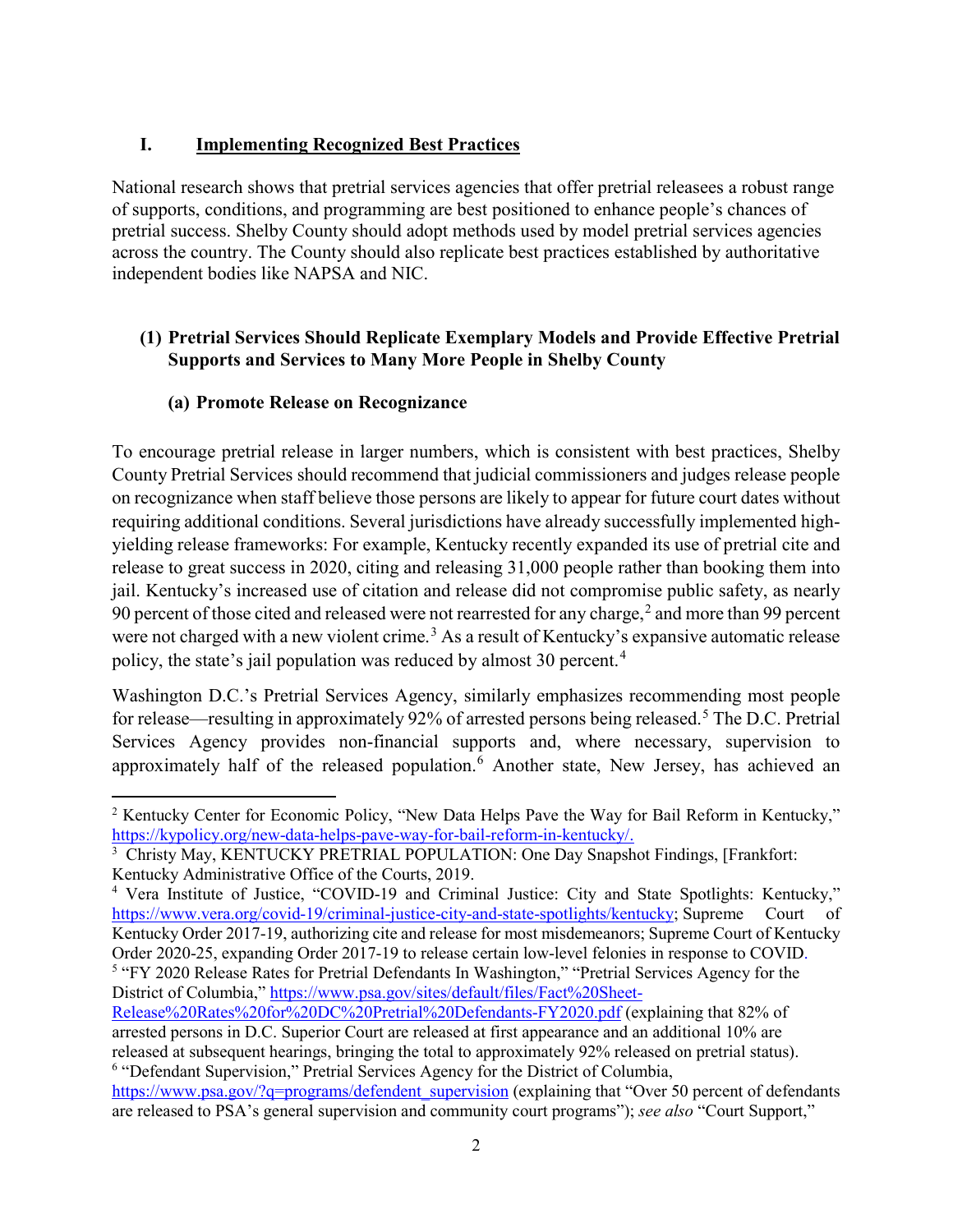effective pretrial release rate of 94% without a correlated increase in violent crime or pretrial flight.<sup>[7](#page-2-0)</sup> New Jersey Pretrial Services staff recommend release and provide support and supervision without passing a financial cost onto the arrested person.<sup>[8](#page-2-1)</sup>

Empirical evidence supports making pretrial release the norm. Instances of pretrial flight or violence are very rare: even among those accused of felonies, fewer than 2 percent of those released pretrial are arrested for allegedly committing a violent felony,<sup>[9](#page-2-2)</sup> and fewer than 3 percent enter and remain in fugitive status.<sup>[10](#page-2-3)</sup> A 2009 NAPSA report found that nationally, rates of re-arrest are low for pretrial releasees: of the 23 pretrial services agencies that reported on recidivism, the median recidivism rates were 5 percent for new felonies, 12 percent for new misdemeanors, and 1 percent for new serious traffic offenses.<sup>[11](#page-2-4)</sup>

Shelby County should adopt practices that ensure speedy and widespread pretrial release and can do so while saving money and improving system outcomes. These practices can include: Pretrial Services representatives advocating for recognizance release in appropriate cases, the Shelby

 $\overline{a}$ 

Pretrial Services Agency for the District of Columbia, [https://www.psa.gov/?q=programs/court\\_support](https://www.psa.gov/?q=programs/court_support) (explaining that in Washington, DC's Pretrial Services Agency often "recommends the least restrictive non-financial release conditions needed to protect the community and reasonably assure the defendant's return to court."); *see also* "Treatment and Related Services," Pretrial Services Agency for the District of Columbia, [https://www.psa.gov/?q=programs/treatment\\_services](https://www.psa.gov/?q=programs/treatment_services) (explaining that D.C.'s Pretrial Services Agency also assesses individuals under pretrial release for substance use disorders and/or mental health needs, and connects people with employment, housing, and/or other social services through the Social Services and Assessment Center (SSAC)).

<span id="page-2-0"></span><sup>7</sup> Pretrial Justice Reform: A Pathway for A Safer New York," New Yorkers United for Justice (Mar. 12, 2020)[, https://nyuj.org/resources/pretrial-justice-reform-a-pathway-for-a-safer-new-york/](https://nyuj.org/resources/pretrial-justice-reform-a-pathway-for-a-safer-new-york/) ("As of February 2019, New Jersey had a *94 percent pretrial release rate since the enactment of bail reform and a 20 percent reduction in their jail population*."); *see also* Glenn A. Grant, "Criminal Justice Reform Report," New Jersey Courts, 5-8 (Jan. 1 2019 – Dec. 31 2019) <https://www.njcourts.gov/courts/assets/criminal/cjrannualreport2019.pdf> (explaining that the rate of alleged new criminal activity for persons released pretrial has remained consistently low and that persons released pretrial continued to appear for court at high rates).

<span id="page-2-1"></span><sup>8</sup> Pretrial Justice Reform: A Pathway for A Safer New York," New Yorkers United for Justice (Mar. 12, 2020),<https://nyuj.org/resources/pretrial-justice-reform-a-pathway-for-a-safer-new-york/> ("New Jersey Courts released their annual report on bail reform outcomes to the governor and New Jersey legislature. The report found that *the percentage of pre-release defendants charged with a new indictable crime remained "consistently" low in 2017 at only 13.7 percent.* Furthermore, appearance rates in New Jersey post-bail reform remained high with *an appearance rate of 89.4 percent.* While both data points did experience a slight drop between 2014 and 2017, the authors of the report state, *"concerns about a possible spike in crime and failures to appear did not materialize*.").

<span id="page-2-2"></span><sup>9</sup> Shima Baradaran & Frank L. McIntyre, *Predicting Violence*, 90 Tex. L. Rev. 497, 527 (2012) (analyzing over two decades' worth of data from the 75 largest counties in the United States, and noting that of felony arrestees released "16% are rearrested for any reason, 11% are rearrested for a felony, and only 1.9% are rearrested for a violent felony).

<span id="page-2-3"></span><sup>10</sup> Lauryn P. Gouldin, *Defining Flight Risk*, 85 U. Chi. L. Rev. 677, 689 (2018) (defining "fugitive" as failing to appear in court and not appearing within one year).

<span id="page-2-4"></span><sup>&</sup>lt;sup>11</sup> "Pretrial Diversion in the 21st Century: A National Survey of Pretrial Diversion Programs and Practices," NAPSA 19 (2009), [http://www.pacenterofexcellence.pitt.edu/documents/Pretrial Diversion in](http://www.pacenterofexcellence.pitt.edu/documents/Pretrial%20Diversion%20in%20the%2021st%20Century.pdf)  [the 21st Century.pdf.](http://www.pacenterofexcellence.pitt.edu/documents/Pretrial%20Diversion%20in%20the%2021st%20Century.pdf)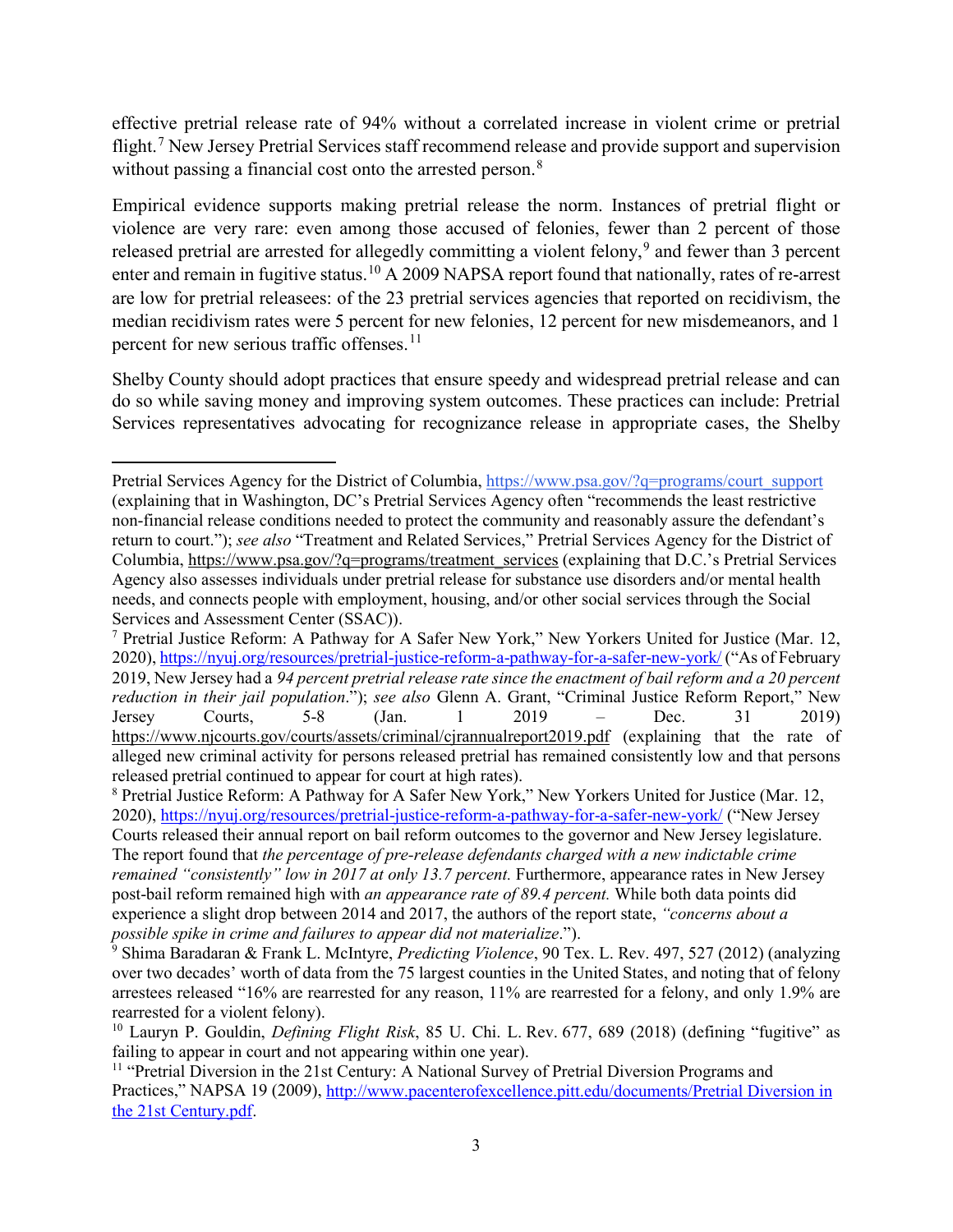County Sheriff exercising his citation authority<sup>[12](#page-3-0)</sup> to release persons accused of misdemeanors as well as advocate for the release of other persons who do not need to be incarcerated<sup>[13](#page-3-1)</sup>, and the Shelby County District Attorney identifying a list of charges and/or PSA scores for which they will not seek conditions beyond recognizance release.

## **(b) Provide Community Services and Supports**

In addition to recommending more individuals for recognizance release, the County should provide a range of effective supports, which judicial officials should consider before imposing more invasive pretrial conditions or costly supervision, let alone detention on unaffordable bail. Offering supports, rather than imposing onerous conditions, supervision or detention, can simultaneously maximize public safety, ensure court appearance, and facilitate pretrial release. For instance, offering supports such as court date reminders,  $14$  court transportation services,  $15$  and court videoconferencing options<sup>[16](#page-3-4)</sup> are less costly than pretrial incarceration or supervision, and demonstrably curb failure to appear rates. In one report, the NIC found that providing people with notification of upcoming court appearances (including phone calls, recorded phone messages, mail notification, text messaging, and e-mails) was highly effective at reducing people's risk of failure

<span id="page-3-0"></span>l <sup>12</sup> *See* Tenn. Code Ann. § 40-7-120.

<span id="page-3-1"></span><sup>13</sup> *See* Tenn. Code Ann. § 8-8-221.

<span id="page-3-2"></span><sup>&</sup>lt;sup>14</sup> See Ross Hatton, "Research on the Effectiveness of Pretrial Court Date Reminder Systems," UNC School of Government Criminal Justice Innovation Lab (Mar. 2020), [https://cjil.sog.unc.edu/wp](https://cjil.sog.unc.edu/wp-content/uploads/sites/19452/2020/03/Court-Date-Notifications-Briefing-Paper.pdf)[content/uploads/sites/19452/2020/03/Court-Date-Notifications-Briefing-Paper.pdf](https://cjil.sog.unc.edu/wp-content/uploads/sites/19452/2020/03/Court-Date-Notifications-Briefing-Paper.pdf) (providing an analysis of available data on pretrial court date reminder systems finding that most state's programs resulted in statistically significant improvements for failure to appear rates).

<span id="page-3-3"></span><sup>&</sup>lt;sup>15</sup> Brice Cook et al., "Using Behavioral Science to Improve Criminal Justice Outcomes," UChicago Urban Labs: Crime Lab (Jan. 2018), [https://www.ideas42.org/wp-content/uploads/2018/03/Using-Behavioral-](https://www.ideas42.org/wp-content/uploads/2018/03/Using-Behavioral-Science-to-Improve-Criminal-Justice-Outcomes.pdf)[Science-to-Improve-Criminal-Justice-Outcomes.pdf](https://www.ideas42.org/wp-content/uploads/2018/03/Using-Behavioral-Science-to-Improve-Criminal-Justice-Outcomes.pdf) (explaining that simple supportive interventions like text message reminders for court dates and transportation assistance were effective compared to punitive and surveillance tools. "Using a randomized controlled trial, we found that the most effective reminder messaging reduced FTA by 26% relative to receiving no messages."); *see also* Adam Uren, "Low-income Suspects to Get Free Rides to Court under Minneapolis Pilot," Bring Me The News (Jan. 4, 2019), [https://bringmethenews.com/minnesota-news/low-income-suspects-to-get-free-rides-to-court-under](https://bringmethenews.com/minnesota-news/low-income-suspects-to-get-free-rides-to-court-under-minneapolis-pilot)[minneapolis-pilot;](https://bringmethenews.com/minnesota-news/low-income-suspects-to-get-free-rides-to-court-under-minneapolis-pilot) *see also* Mukhtar M. Ibrahim, "Minneapolis will Offer Free Rides to Court for those Charged with Low-level Offenses," StarTribune (Jan. 16,

<sup>2019),</sup> [https://www.startribune.com/minneapolis-will-offer-free-rides-to-court-for-those-charged-with](https://www.startribune.com/minneapolis-will-offer-free-rides-to-court-for-those-charged-with-low-level-offenses/504458952/)[low-level-offenses/504458952/;](https://www.startribune.com/minneapolis-will-offer-free-rides-to-court-for-those-charged-with-low-level-offenses/504458952/) *but see* Rebecca Brough et. al, "Can Transportation Subsidies Reduce Failure to Appear in Criminal Court" (Apr. 2021)

[https://leo.nd.edu/assets/429962/can\\_transportation\\_subsidies\\_reduce\\_failure\\_to\\_appear\\_in\\_criminal\\_cou](https://leo.nd.edu/assets/429962/can_transportation_subsidies_reduce_failure_to_appear_in_criminal_court_brough_phillips.pdf) [rt\\_brough\\_phillips.pdf](https://leo.nd.edu/assets/429962/can_transportation_subsidies_reduce_failure_to_appear_in_criminal_court_brough_phillips.pdf) (finding that "while transportation subsidies might be more effective in reducing FTAs if combined with other supportive services or outreach, transportation subsidies alone have limited benefits for this aspect of criminal justice").

<span id="page-3-4"></span><sup>16</sup> Alicia Bannon and Janna Adelstein, "The Impact of Video Proceedings on Fairness and Access to Justice in Court," Brennan Center (Sept. 10, 2020), [https://www.brennancenter.org/our-work/research](https://www.brennancenter.org/our-work/research-reports/impact-video-proceedings-fairness-and-access-justice-court)[reports/impact-video-proceedings-fairness-and-access-justice-court.](https://www.brennancenter.org/our-work/research-reports/impact-video-proceedings-fairness-and-access-justice-court)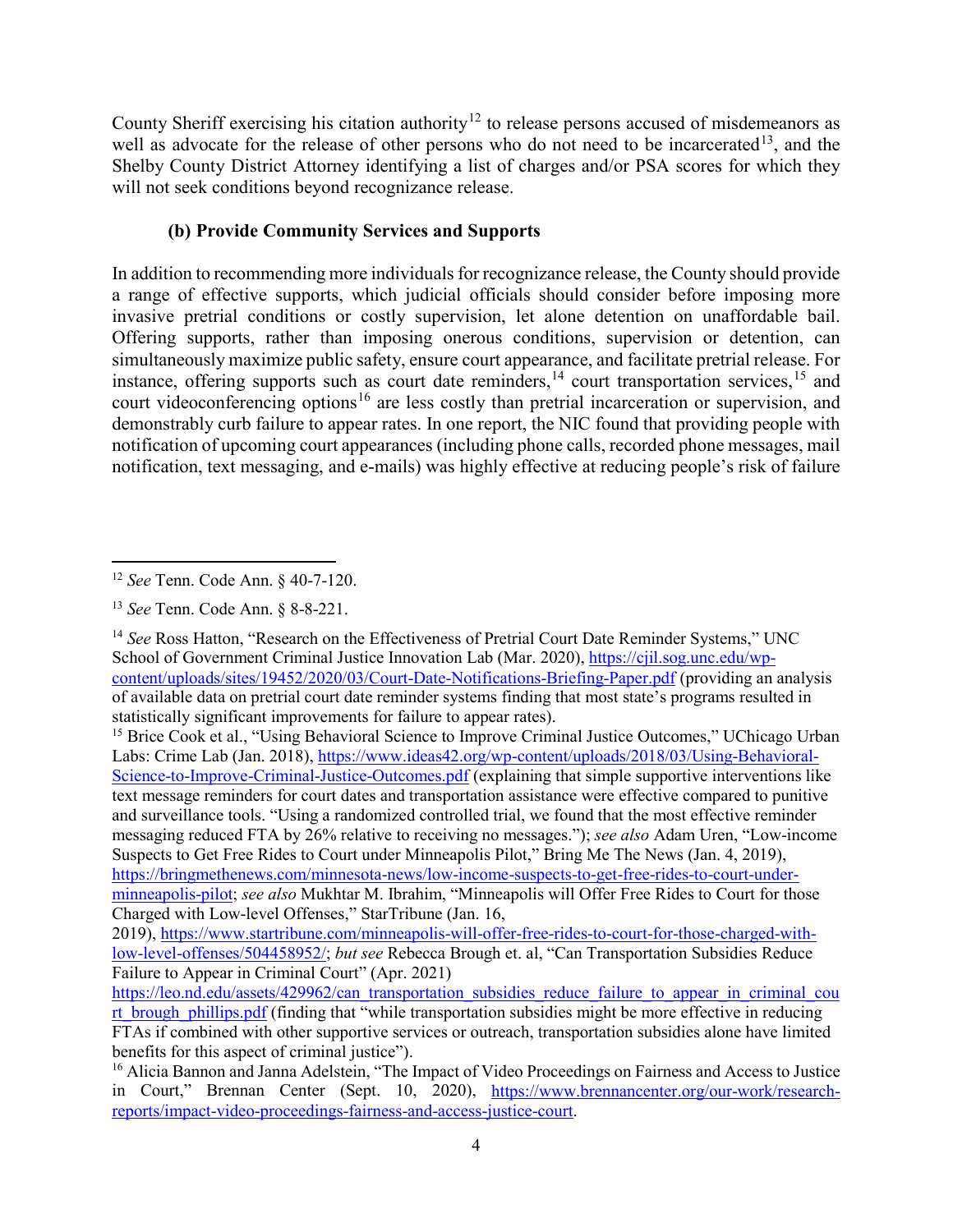to appear.[17](#page-4-0) Real-world evidence from other jurisdictions confirms that this is a best practice: for example, Bail Project clients who are functionally released on recognizance with court reminders consistently return for their court dates, appearing for over 90% of their criminal legal proceedings.<sup>[18](#page-4-1)</sup> Locally, Just City can show similar positive appearance rates for its bail fund recipients.

In the past, Shelby County provided automatic court reminders via text message.<sup>[19](#page-4-2)</sup> But, the County terminated its court reminder program after six months. Just City continues to send automated text messages and has noted a statistically significant increase in appearance rates. Pretrial Services should prioritize rebuilding a court reminder program that incorporates text messages and e-mails. In addition to the bus passes it currently provides, the County should collaborate with ridesharing services to get people to and from court. Places like Minneapolis have developed model court transportation programs that can and should be replicated.<sup>[20](#page-4-3)</sup>

Ultimately, the County should embrace a model of community release with support, which promotes release on recognizance for most individuals and implements a referral-based supports structure. As a basic principle, people released on recognizance should be referred to community services that are offered rather than required. Moreover, a person's participation in services or programs should be independent from their underlying criminal case.<sup>[21](#page-4-4)</sup> Other context-specific community supports should include: incentives for employment or for seeking employment;<sup>[22](#page-4-5)</sup>

<span id="page-4-0"></span> $\overline{\phantom{a}}$ <sup>17</sup> Lisa Pilnik et. al, "A Framework for Pretrial Justice: Essential Elements of an Effective Pretrial System and Agency," National Institute of Corrections, 47 (Feb. 2017)

<https://s3.amazonaws.com/static.nicic.gov/Library/032831.pdf> (citations omitted).

<span id="page-4-1"></span><sup>&</sup>lt;sup>18</sup> "After Cash Bail," The Bail Project, n.15, [https://bailproject.org/after-cash-bail/ -](https://bailproject.org/after-cash-bail/#easy-footnote-bottom-4-39386) easy-footnote-bottom-[4-39386](https://bailproject.org/after-cash-bail/#easy-footnote-bottom-4-39386) ("Similar results are bearing out across the country. In 2018, the Philadelphia District Attorney announced his office would no longer request cash bail for numerous offenses. The number of people released without monetary conditions increased with no discernible change in failure to appear (or rearrest) rates. Aurelie Ouss & Megan Stevenson, 'Evaluating the Impacts of Eliminating Prosecutorial Requests for Cash Bail,' George Mason Legal Studies Research Paper No. LS 19-08, February 25, 2019, p. 3, ('These results demonstrate that monetary bail can be replaced by release on recognizance for a sizeable number of defendants with no detectable impacts on nonappearance or pretrial crime.')").

<span id="page-4-2"></span><sup>&</sup>lt;sup>19</sup> "How It Works," Uptrust (May 21, 2021)<https://uptrust.co/how-it-works/> (explaining its court reminder program that was developed to help people return to court without surveillance or incarceration); Jonathan Scheiber, "Uptrust Raises New Money to Fight Mass Incarceration with Technology," TechCrunch (Mar. 9, 2020), [https://techcrunch.com/2020/03/09/uptrust-raises-new-money-to-fight-mass-incarceration-with](https://techcrunch.com/2020/03/09/uptrust-raises-new-money-to-fight-mass-incarceration-with-technology/?guccounter=1)[technology/?guccounter=1](https://techcrunch.com/2020/03/09/uptrust-raises-new-money-to-fight-mass-incarceration-with-technology/?guccounter=1) ("So far, the company has reduced by more than 50% failure to appear penalties in the 50 state and county governments where it works. That's up to \$5 billion in potential savings for cashstrapped municipalities and state governments.").

<span id="page-4-3"></span><sup>&</sup>lt;sup>20</sup> Adam Uren, "Low-income Suspects to Get Free Rides to Court under Minneapolis Pilot," Bring Me The News (Jan. 4, 2019), [https://bringmethenews.com/minnesota-news/low-income-suspects-to-get-free](https://bringmethenews.com/minnesota-news/low-income-suspects-to-get-free-rides-to-court-under-minneapolis-pilot)[rides-to-court-under-minneapolis-pilot;](https://bringmethenews.com/minnesota-news/low-income-suspects-to-get-free-rides-to-court-under-minneapolis-pilot) *see also* Mukhtar M. Ibrahim, "Minneapolis will Offer Free Rides to Court for Those Charged with Low-level Offenses," Star Tribune (Jan. 16,

<sup>2019),</sup> [https://www.startribune.com/minneapolis-will-offer-free-rides-to-court-for-those-charged-with](https://www.startribune.com/minneapolis-will-offer-free-rides-to-court-for-those-charged-with-low-level-offenses/504458952/)[low-level-offenses/504458952/.](https://www.startribune.com/minneapolis-will-offer-free-rides-to-court-for-those-charged-with-low-level-offenses/504458952/)

<span id="page-4-4"></span><sup>&</sup>lt;sup>21</sup> "After Cash Bail," The Bail Project, [https://bailproject.org/after-cash-bail/ -](https://bailproject.org/after-cash-bail/#easy-footnote-bottom-4-39386) easy-footnote-bottom-4-[39386](https://bailproject.org/after-cash-bail/#easy-footnote-bottom-4-39386) (identifying desirable and effective community supports).

<span id="page-4-5"></span><sup>&</sup>lt;sup>22</sup> "Multilevel Analysis of the Relationship Between Labor Surplus and Pretrial Incarceration," Office of Justice Programs, [https://www.ojp.gov/ncjrs/virtual-library/abstracts/multilevel-analysis-relationship-](https://www.ojp.gov/ncjrs/virtual-library/abstracts/multilevel-analysis-relationship-between-labor-surplus-and-pretrial)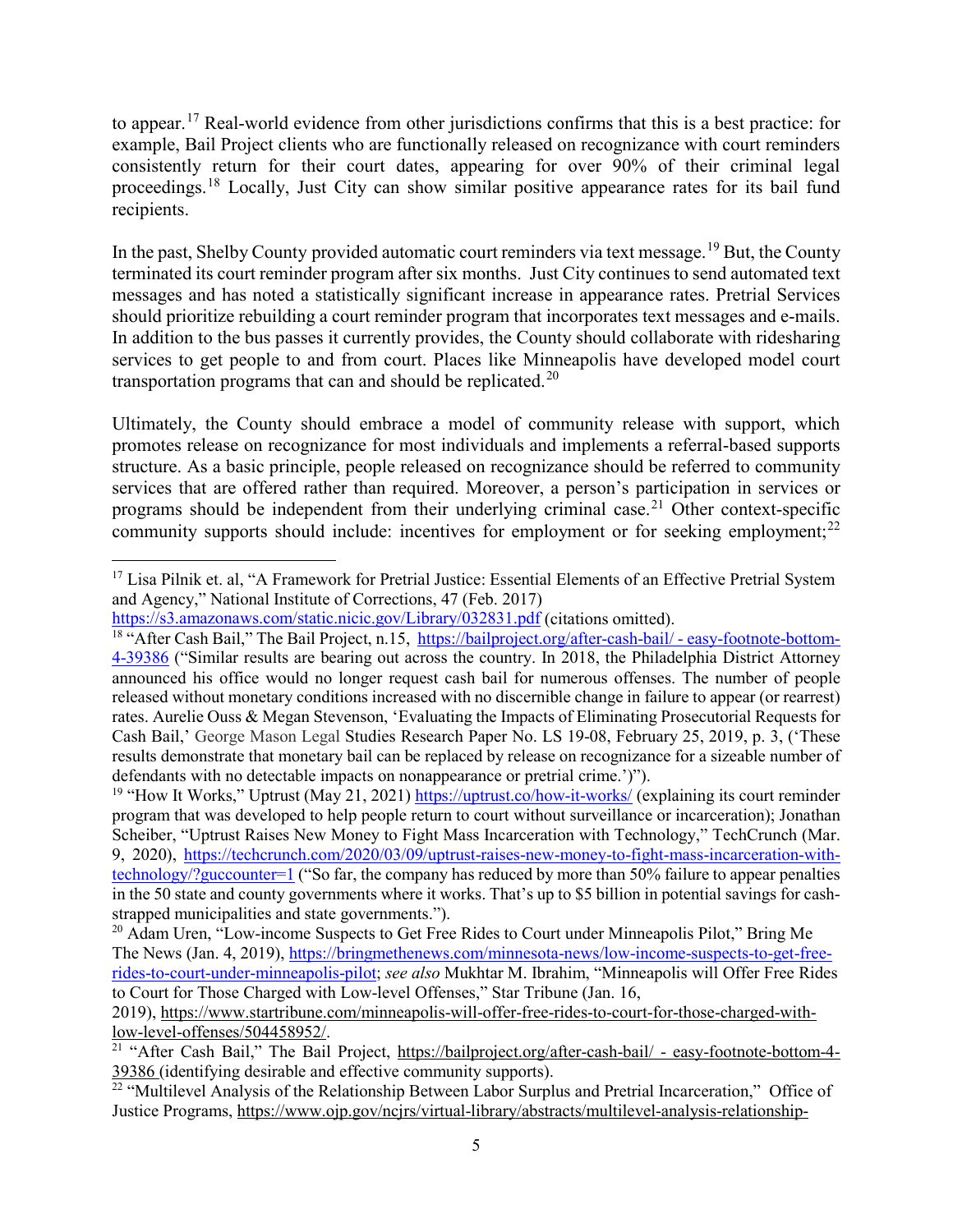incentives for individuals continuing or beginning an educational program; $^{23}$  $^{23}$  $^{23}$  or requiring individuals to remain in the custody of a responsible member of the community.[24](#page-5-1) Indeed, a version of the community support model already exists in Shelby County. The Shelby County Veteran's Court provides educational training and services; skills testing and educational assessment; job training and job-readiness training; and job placement services.<sup>[25](#page-5-2)</sup>

In addition to providing the supports outlined above, Shelby County should make efforts to combat pretrial homelessness by providing more funding for safe and accessible housing. Recently, a court acknowledged the link between homelessness and failure to report in the post-conviction context;<sup>[26](#page-5-3)</sup> and research shows that spending time in jail is linked to later homelessness.<sup>[27](#page-5-4)</sup> A snapshot of the County in January 2021 shows that unsheltered homelessness doubled between 2020 and 2021*.* [28](#page-5-5)

<span id="page-5-0"></span><sup>23</sup> "Veterans: About Us," Shelby County Veterans Court, <https://veteranscourt.shelbycountytn.gov/content/veterans-about-us> (explaining the Veterans Court's wide range of employment, educational, and other community supports for veteran releasees).

<span id="page-5-1"></span><sup>24</sup> "Alaska's New Pretrial Release System," 1, [https://doc.alaska.gov/pnp/pdf/pretrial\\_fact\\_sheet.pdf;](https://doc.alaska.gov/pnp/pdf/pretrial_fact_sheet.pdf) *see also* Elizabeth Johnson, *"*Sentenced by Tradition: The Third-Party Custodian Condition of Pretrial Release in Alaska," 26 Ala. L. Rev. 317 ( Dec. 2009)

l

<span id="page-5-2"></span>[https://scholarship.law.duke.edu/cgi/viewcontent.cgi?article=1047&context=alr.](https://scholarship.law.duke.edu/cgi/viewcontent.cgi?article=1047&context=alr)<br><sup>25</sup> "Veterans: About Us," Shelby County Veterans Court, <https://veteranscourt.shelbycountytn.gov/content/veterans-about-us> (explaining the Veterans Court's wide range of job training, skills, and placement supports for veteran releasees); *see also* "About Us," Shelby County Veterans Court, [https://veteranscourt.shelbycountytn.gov/about-us.](https://veteranscourt.shelbycountytn.gov/about-us) 26 *White v. State of Mississippi*, 311 So. 3d 1278 (Miss. Ct. App. 2021) (The Mississippi Court of Appeals

<span id="page-5-3"></span>reversed a circuit court decision that revoked Mr. White for absconding. The appellate court found that Mr. White—who was on post release supervision—could not report because he was experiencing homelessness and lacked transportation. Among other reasons, the Court struck down the revocation under *Bearden v. Georgia.* 461 U.S. 660, 672-73 (1983). The Court of Appeals analogized failure to report when it is impossible to do so to failure to pay. The Court also ruled that the revocation violated due process because imprisoning Mr. White was arbitrary under the circumstances).

<span id="page-5-4"></span><sup>27</sup> Stephen Metraux, et. al, "Incarceration and Homelessness," National Symposium on Homelessness Research, 9-6 (Mar. 1-2 2007),<https://www.huduser.gov/publications/pdf/p9.pdf> ("The few studies on homelessness among jailed populations suggest that the rates of homelessness for those exiting jails are lower and more loosely coupled with the jail release than they are for those exiting prison. However, because the jail population is much larger than the prison population, the number of persons exiting jails who become homeless is much larger. Metraux and Culhane (2003) found that, among 76,111 persons released from New York City jails in 1997, 5.5 percent entered New York City shelters for single adults in the subsequent two-year period.").

<span id="page-5-5"></span><sup>28</sup> "Point-In-Time Count Memphis," CAFTH,<https://www.cafth.org/point-in-time-count/> (The Point-in-Time (PIT) Count is an annual count of sheltered and unsheltered homelessness on a single night in January. It is held toward the end of the month during the hours when unsheltered individuals are most likely to be identified. Required nationally by Housing and Urban Development, the PIT Count provides a snapshot of homelessness in Memphis and Shelby County at a given point in time, and it is one of several

[between-labor-surplus-and-pretrial](https://www.ojp.gov/ncjrs/virtual-library/abstracts/multilevel-analysis-relationship-between-labor-surplus-and-pretrial) (study finding increased pretrial incarceration at times of increased unemployment. Unemployed defendants were found to be 2.5 times more likely to face pretrial incarceration than were their employed counterparts); *see also* "Unemployment and Crime," Office of Justice Programs,<https://www.ojp.gov/ncjrs/virtual-library/abstracts/unemployment-and-crime-1> (explaining that "[s]ome evidence of a relationship between unemployment and crime persists, however, although it appears that crime and unemployment are interrelated in some complex way with other aspects of economic disadvantage or social deprivation.").<br>
"Veterans: About Us," Shell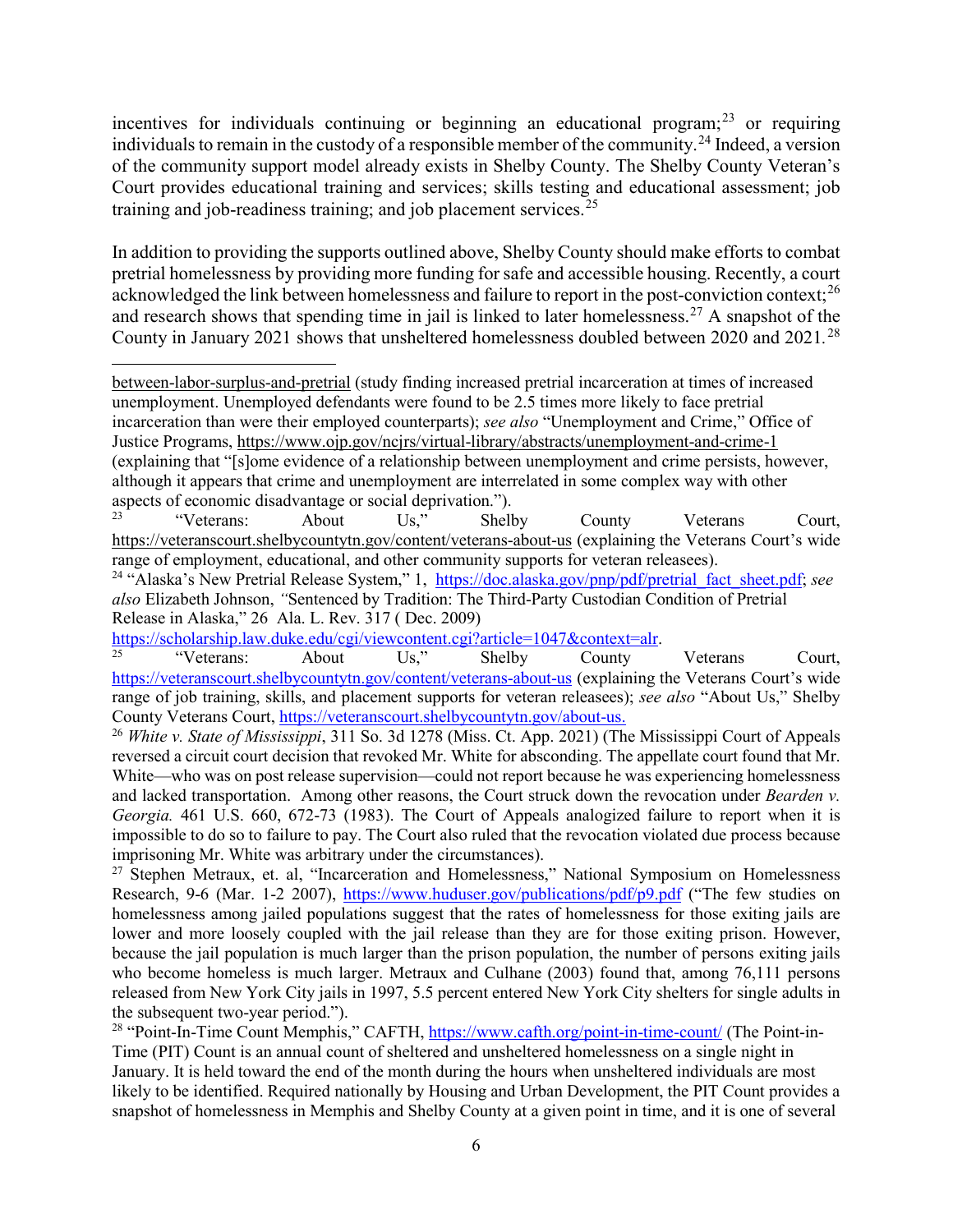And national research shows that the number of people exiting jails who become homeless is large when compared with the rates of homelessness among those leaving prison.<sup>[29](#page-6-0)</sup> Despite the known rates of homelessness among pretrial individuals, few jails have pre-release programs that link people leaving jail to housing programs: Shelby County could be a leader of this sensible, productive model. [30](#page-6-1)

Housing is a basic need that, if met, can contribute to pretrial success. Supportive housing programs have proven effective at (1) significantly reducing re-arrest and reincarceration rates; and  $(2)$  significantly increasing the time between release and criminal justice contact.<sup>[31](#page-6-2)</sup> Research has also shown that providing affordable housing contributes to the public good by increasing job creation and economic power.<sup>[32](#page-6-3)</sup> Therefore, the County should set aside existing housing program funds to support people on pretrial release.

By embracing the release-increasing reforms outlined elsewhere in this document and its companion documents, the County should realize considerable savings on the cost of incarceration—currently one of its top budget items—and be in a position to re-invest funds in housing programs. The County ought to use the funds to develop initiatives with community housing service providers.<sup>[33](#page-6-4)</sup> For example, the Shelby County Veteran's Court provides a transitional housing model.<sup>[34](#page-6-5)</sup> The County could extend this successful practice by providing Pretrial Services and other agencies the resources to create a similar housing program for all pretrial releasees in need.

l

critical elements used for measuring progress in our efforts to end homelessness.); "2021 Point-In-Time Summary," Community Alliance for the Homeless, [https://www.cafth.org/wp](https://www.cafth.org/wp-content/uploads/2021/08/2021-PIT-Summary-1.pdf)[content/uploads/2021/08/2021-PIT-Summary-1.pdf.](https://www.cafth.org/wp-content/uploads/2021/08/2021-PIT-Summary-1.pdf)

<span id="page-6-0"></span><sup>&</sup>lt;sup>29</sup> *Supra* Stephen Metraux, et. al, "Incarceration and Homelessness."

<span id="page-6-1"></span><sup>&</sup>lt;sup>30</sup> *Supra* Stephen Metraux, et. al, "Incarceration and Homelessness."

<span id="page-6-2"></span><sup>&</sup>lt;sup>31</sup> Jocelyn Fontaine, "Examining Housing as a Pathway to Successful Reentry: A Demonstration Design Process," What Works Collaborative, 3 (Nov. 2013), [https://www.urban.org/sites/default/files/publication/24206/412957-Examining-Housing-as-a-Pathway](https://www.urban.org/sites/default/files/publication/24206/412957-Examining-Housing-as-a-Pathway-to-Successful-Reentry-A-Demonstration-Design-Process.PDF)[to-Successful-Reentry-A-Demonstration-Design-Process.PDF](https://www.urban.org/sites/default/files/publication/24206/412957-Examining-Housing-as-a-Pathway-to-Successful-Reentry-A-Demonstration-Design-Process.PDF) ("Indeed, recent research by Fontaine and colleagues (2012a) showed that the provision of supportive housing for those released from Ohio state prisons with behavioral health issues and residential instability is a practice associated with very promising one-year outcomes…").

<span id="page-6-3"></span> $32$  "Impact of Affordable Housing on Families and Communities," Enterprise Community Partners, 2 (2014), [https://homeforallsmc.org/wp-content/uploads/2017/05/Impact-of-Affordable-Housing-on-](https://homeforallsmc.org/wp-content/uploads/2017/05/Impact-of-Affordable-Housing-on-Families-and-Communities.pdf)[Families-and-Communities.pdf](https://homeforallsmc.org/wp-content/uploads/2017/05/Impact-of-Affordable-Housing-on-Families-and-Communities.pdf) ("Affordable housing contributes to significant economic impacts, including increases in local purchasing power, job creation and new tax revenues. Affordable housing has been shown to have a neutral or positive effect on surrounding property values").

<span id="page-6-4"></span><sup>&</sup>lt;sup>33</sup> Particularly since the pandemic, other counties have bought hotels at below-market rates in order to provide housing for those in need. *See, e.g.*, [https://www.seattletimes.com/seattle-news/homeless/king](https://www.seattletimes.com/seattle-news/homeless/king-county-has-quickly-bought-seven-hotels-for-homeless-but-will-it-be-enough/#:%7E:text=The%20Seattle%20Times%20maintains%20editorial,close%20to%20%24100%20million%20more)[county-has-quickly-bought-seven-hotels-for-homeless-but-will-it-be-](https://www.seattletimes.com/seattle-news/homeless/king-county-has-quickly-bought-seven-hotels-for-homeless-but-will-it-be-enough/#:%7E:text=The%20Seattle%20Times%20maintains%20editorial,close%20to%20%24100%20million%20more)

[enough/#:~:text=The%20Seattle%20Times%20maintains%20editorial,close%20to%20%24100%20millio](https://www.seattletimes.com/seattle-news/homeless/king-county-has-quickly-bought-seven-hotels-for-homeless-but-will-it-be-enough/#:%7E:text=The%20Seattle%20Times%20maintains%20editorial,close%20to%20%24100%20million%20more) [n%20more.](https://www.seattletimes.com/seattle-news/homeless/king-county-has-quickly-bought-seven-hotels-for-homeless-but-will-it-be-enough/#:%7E:text=The%20Seattle%20Times%20maintains%20editorial,close%20to%20%24100%20million%20more)

<span id="page-6-5"></span><sup>&</sup>lt;sup>34</sup> "Veterans: About Us," Shelby County Veterans Court, [https://veteranscourt.shelbycountytn.gov/content/veterans-about-us.](https://veteranscourt.shelbycountytn.gov/content/veterans-about-us)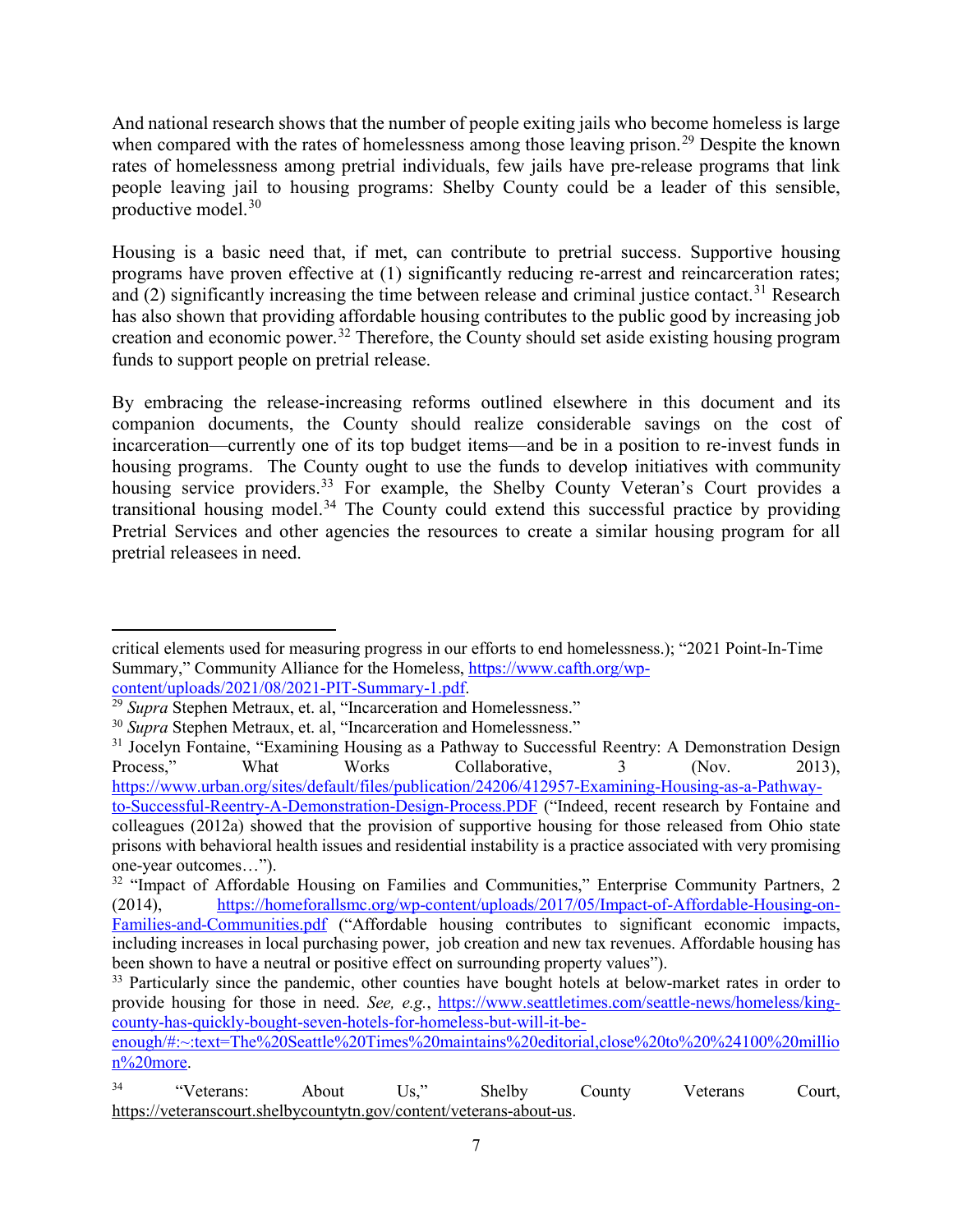#### **(c) Develop an Investigative Model**

Pretrial Services, the Shelby County Sheriff's Office, and local judges should adopt an investigative model for persons who fail to appear (FTA). Most instances of nonappearance "result from common obstacles that include work schedules, childcare responsibilities, lack of access to adequate transportation, and difficulty navigating confusing court systems"<sup>[35](#page-7-0)</sup> and are not the result of willful flight. In D.C., when a pretrial individual fails to appear, officials investigate the reason for the FTA. Relevant information "is documented and the court is informed of the findings," and in many instances, the court avoids issuing needless bench warrants because arrested persons are able to contact pretrial services in advance. The arrestees "provide information about a future court date for which they will be unable to appear."<sup>[36](#page-7-1)</sup> Shelby County Pretrial Services should adopt a similar practice.

#### **(2) Shelby County Should Reform its Pretrial Practices to Comply with Key Elements of the NIC's List of Essential Elements and with NAPSA Standards**

According to the NIC, among the core elements of a high functioning pretrial services are: (1) operationalized mission; (2) universal screening; (3) sequential bail review; (4) risk or needsbased supervision; and  $(5)$  performance measurement and feedback.<sup>[37](#page-7-2)</sup> Shelby County should incorporate and reform these basic elements by:

1. Reforming Pretrial Services

l

- a. Encouraging Pretrial Services to develop an operationalized mission statement that articulates goals of maximizing release rates, court appearance, and public safety;<sup>[38](#page-7-3)</sup>
- b. Encouraging Pretrial Services to supplement its intake interviews with a financial assessment, to facilitate release on recognizance, and to identify individuals who may benefit from supports like reminders or transportation assistance (but never to advocate for detention);<sup>[39](#page-7-4)</sup>

<span id="page-7-0"></span><sup>&</sup>lt;sup>35</sup> "After Cash Bail," The Bail Project, [https://bailproject.org/after-cash-bail/ -](https://bailproject.org/after-cash-bail/#easy-footnote-bottom-4-39386) easy-footnote-bottom-4-[39386](https://bailproject.org/after-cash-bail/#easy-footnote-bottom-4-39386) (citing Lauryn P. Gouldin, "Defining Flight Risk," 85 *U. of Chi. L. Rev.* 677, 729–35 (2018); Daniel Bernal, "Note, Taking the Court to the People: Real-World Solutions for Nonappearance," 59 *Ariz L. Rev.* 547, 547-71 (2017), 547–71.).

<span id="page-7-1"></span><sup>&</sup>lt;sup>36</sup> "Court Support," Pretrial Services Agency for the District of Columbia, [https://www.psa.gov/?q=programs/court\\_support.](https://www.psa.gov/?q=programs/court_support)

<span id="page-7-2"></span>*<sup>37</sup> Supra* Pilnik et. al, "A Framework for Pretrial Justice" at 3.

<span id="page-7-3"></span><sup>&</sup>lt;sup>38</sup> Pilnik et. al, "A Framework for Pretrial Justice" at 35.

<span id="page-7-4"></span><sup>&</sup>lt;sup>39</sup> Pilnik et. al, "A Framework for Pretrial Justice" at 38-41 ("Research and best practice suggests that jurisdictions must make sure to create and validate tools (or re-validate existing tools) with a focus on avoiding potential racial bias and must use those tools as intended") (citing Skeem and Lowenkamp, "Risk and Needs Assessment and Race in the Criminal Justice System," Council of State Governments Justice Center (2016), [https://csgjusticecenter.org/2016/05/31/risk-and-needs-assessment-and-race-in-the](https://csgjusticecenter.org/2016/05/31/risk-and-needs-assessment-and-race-in-the-criminal-justice-system/)[criminal-justice-system/;](https://csgjusticecenter.org/2016/05/31/risk-and-needs-assessment-and-race-in-the-criminal-justice-system/) *see also* "After Cash Bail," The Bail Project, [https://bailproject.org/after-cash](https://bailproject.org/after-cash-bail/#easy-footnote-bottom-4-39386)bail/ - [easy-footnote-bottom-4-39386](https://bailproject.org/after-cash-bail/#easy-footnote-bottom-4-39386) (citing Wendy Sawyer, "How Race Impacts Who Is Detained Pretrial," Prison Policy Initiative (Oct. 2019), [https://bailproject.org/after-cash-bail/ -](https://bailproject.org/after-cash-bail/#easy-footnote-bottom-3-39386) easy-footnote[bottom-3-39386\)](https://bailproject.org/after-cash-bail/#easy-footnote-bottom-3-39386).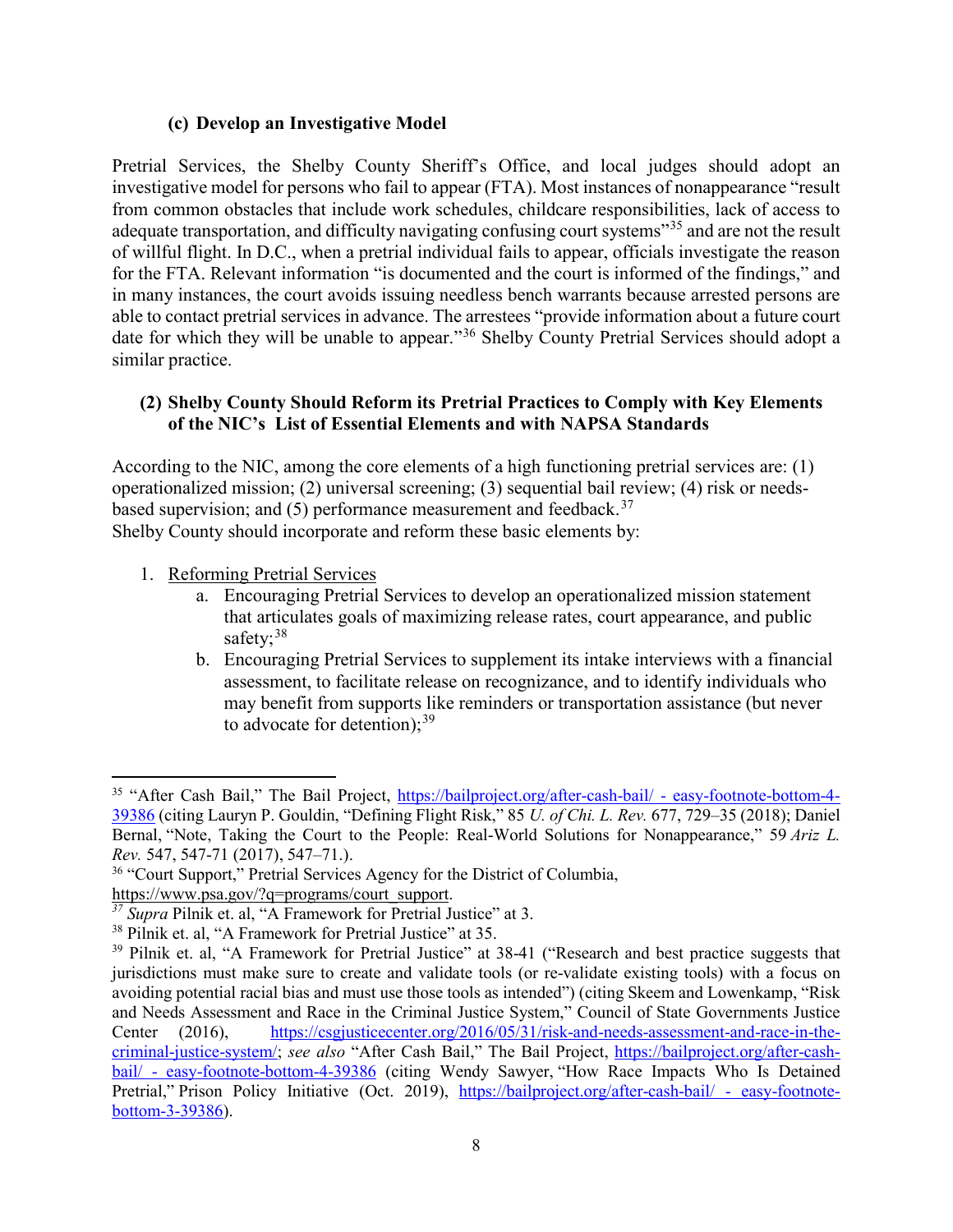- c. Encouraging Pretrial Services to be proactive in conducting reviews of people who remain detained after their initial court hearings, and present the court with cases in which that ongoing detention appears to be in error.
- 2. Reforming Courts

l

- a. Adopt the framework set forth in the Proposed Standing Bail Order to ensure speedy, adequate, equitable, and constitutionally-sound pretrial release determinations.
- 3. Reforming County Performance Measurements
	- a. Adopt the Proposed County Resolution to developing county-wide performance measurement and feedback for the pretrial justice system.

# **(3) Pretrial Services Should Reform its Conditional Release and Supervision Practices**

Where a court determines that a person poses a risk of *willful flight* or poses an *imminent threat to the safety of identifiable person(s) in the community and* determines that conditions (including potentially supervision) will be sufficient to mitigate such risks, Pretrial Services should use its authority and discretion to:

- 1. Recommend what it views as the least restrictive conditions/supervision<sup>[40](#page-8-0)</sup> needed for the individual; [41](#page-8-1)
- 2. Explain the reason for the conditions of release/supervision to the individual (and any denials or alterations thereof) verbally and in plain language writing, in accordance with each person's cognitive/intellectual needs. Explain clearly the requirements of the individual in order to comply with conditions.
- 3. Utilize County, state or grant funds to cover the costs of conditions like mandatory classes, drug testing and electronic location monitoring,  $42$  especially for indigent individuals.

<span id="page-8-0"></span><sup>&</sup>lt;sup>40</sup> "Court Support," Pretrial Services Agency for the District of Columbia,

[https://www.psa.gov/?q=programs/court\\_support](https://www.psa.gov/?q=programs/court_support) (explaining that in Washington, DC's Pretrial Services Agency "recommends the least restrictive non-financial release conditions needed to protect the community and reasonably assure the defendant's return to court.").

<span id="page-8-1"></span><sup>&</sup>lt;sup>41</sup> See Pilnik et. al, "A Framework for Pretrial Justice" at 44-46 (noting that NAPSA and the American Bar Association (ABA) Standards define the purpose of pretrial supervision as "ensuring a defendant's court appearance and minimizing the threat the defendant may pose to an individual or to the public.").

<span id="page-8-2"></span><sup>42</sup> *See* Kate Weisburd, et. al*, "*Electronic Prisons, The Operation of Ankle Monitoring in the Criminal Legal System," George Washington University Law School 3 & 15 (2021), <https://issuu.com/gwlawpubs/docs/electronic-prisons-report?fr=sOGI5NDcxODg3> (see table breaking down user fees according to corresponding agency on page 15); *see also* Jack Karp, "Ankle Monitors Are Replacing Cash Bail, But At a Cost," LAW360 (May 10, 2020), <https://www.law360.com/articles/1271391/ankle-monitors-are-replacing-cash-bail-but-at-a-cost>

<sup>(</sup>describing high cost of EM. Many jurisdictions require people to pay for their electronic monitoring between \$5 to \$35 per day.); *see also* "State-By-State Court Fees," NPR (May 19, 2014) <https://www.npr.org/2014/05/19/312455680/state-by-state-court-fees> (showing which states charge for electronic monitoring and other forms of supervision)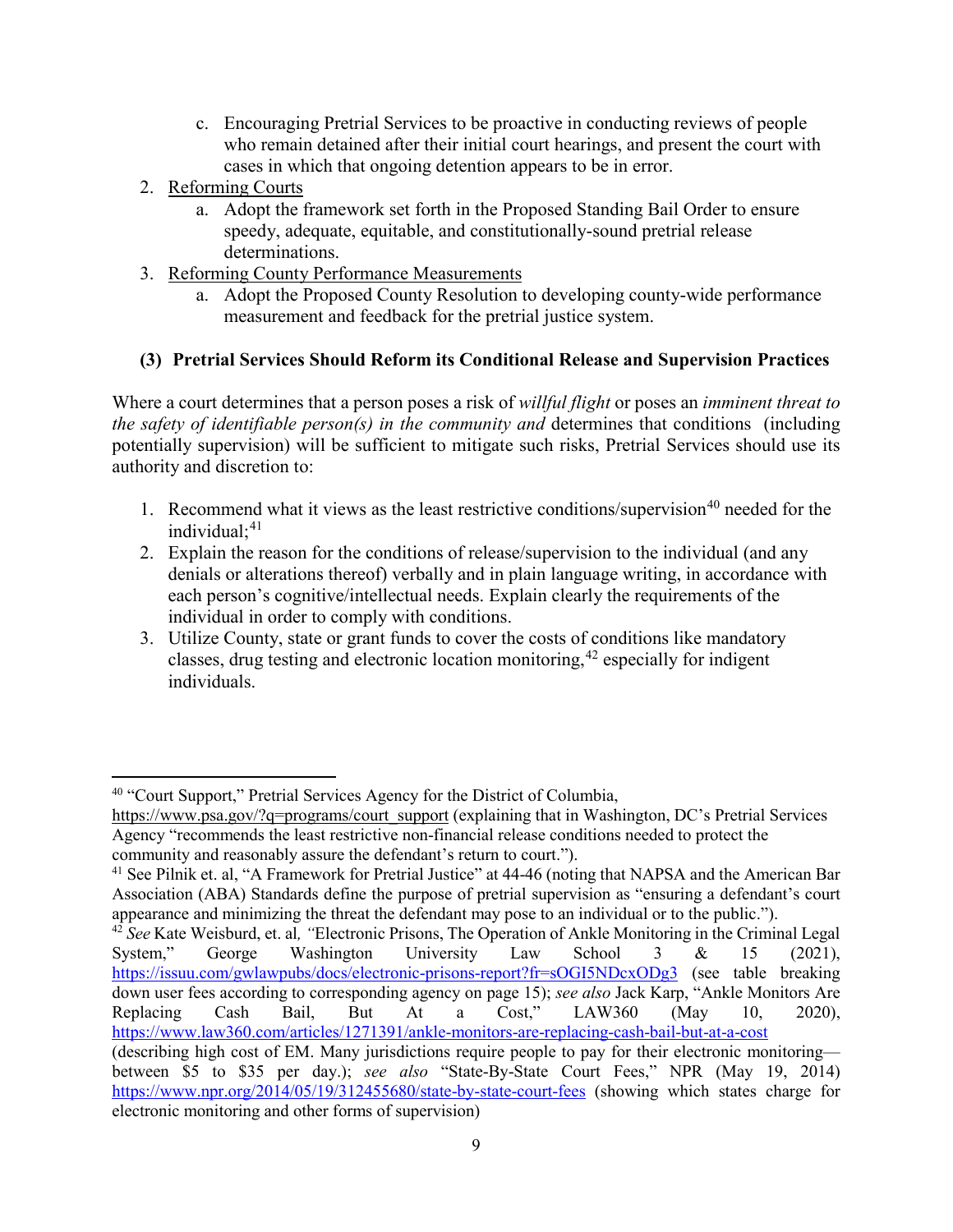- 4. Commit to handling small infractions and technical violations<sup>[43](#page-9-0)</sup> that occur during pretrial release administratively, rather than criminally. The General Sessions Criminal Court should grant Pretrial Services permission to so proceed unless a representative from Pretrial Services requests a formal court proceeding to adjudicate a potential penalty for violating conditions.<sup>[44](#page-9-1)</sup> Research shows that the most effective "incentives and sanctions" policies include the following elements:
	- i. Certainty: the pretrial services agency informs individuals of the supervision program's response scheme beforehand;<sup>[45](#page-9-2)</sup>
	- ii. Swiftness: the pretrial services agency responses are prompt and timely to the defendant's behavior; [46](#page-9-3)
	- iii. Proportionality: the pretrial services agency responses are appropriate to the defendant's behavior); [47](#page-9-4)
	- iv. Fairness: individuals perceive the pretrial services agency's response as fair and just compared to the individual's behavior; and
	- v. Individualization: the pretrial services agency's responses consider the individual's risk of future noncompliance or pretrial failure. <sup>[48](#page-9-5)</sup>

### **(4) Shelby County Should Draw Funding from a Wide array of Sources in Order to Expand Pretrial Services Programming and Increase its Staff Size**

Shelby County can fund necessary pretrial services reforms through federal, local, and private grants; County Division savings; and state-wide initiatives. According to NAPSA, the annual budget for Pretrial Services should be a minimum of \$159,000, which was the median budget for pretrial programs nationally.<sup>[49](#page-9-6)</sup> However, given that the County's current jail population is about 2,000, the suggested annual budget for the County's modified pretrial services program is upwards of \$1,000,000.

The County should hire at least two new staff members to help implement programmatic expansions. That will increase the total staff size to reflect the median staff size for pretrial programs nationally.[50](#page-9-7) The addition of two staff members will increase Pretrial Service's staffing costs and should be factored into the new budget.

 $\overline{\phantom{a}}$ 

<span id="page-9-0"></span><sup>43</sup> Council of State Governments, "Confined and Costly: How Supervision Violations are Filling Prisons and Burdening Budgets" (June 2019) [https://csgjusticecenter.org/wp-content/uploads/2020/01/confined](https://csgjusticecenter.org/wp-content/uploads/2020/01/confined-and-costly.pdf)[and-costly.pdf.](https://csgjusticecenter.org/wp-content/uploads/2020/01/confined-and-costly.pdf) (finding that states spend more than \$9.3 billion a year imprisoning people for supervision violations and spend \$2.8 billion alone for technical violations, including violations of electronic monitoring rules).

<span id="page-9-1"></span><sup>44</sup> *See* Pilnik et. al, "A Framework for Pretrial Justice" at 47.

<span id="page-9-2"></span><sup>45</sup> *See* Pilnik et. al, "A Framework for Pretrial Justice" at 47.

<span id="page-9-3"></span><sup>46</sup> *See* Pilnik et. al, "A Framework for Pretrial Justice" at 47.

<span id="page-9-4"></span><sup>47</sup> *See* Pilnik et. al, "A Framework for Pretrial Justice" at 47.

<span id="page-9-5"></span><sup>48</sup> *See* Pilnik et. al, "A Framework for Pretrial Justice" at 47.

<span id="page-9-6"></span><sup>&</sup>lt;sup>49</sup> "Pretrial Diversion in the 21st Century" at 11 (n. 12 "three respondents reported being funded entirely through the budgets of parent agencies. Four respondents did not report budget information.").

<span id="page-9-7"></span><sup>&</sup>lt;sup>50</sup> "Pretrial Diversion in the 21st Century" at 11.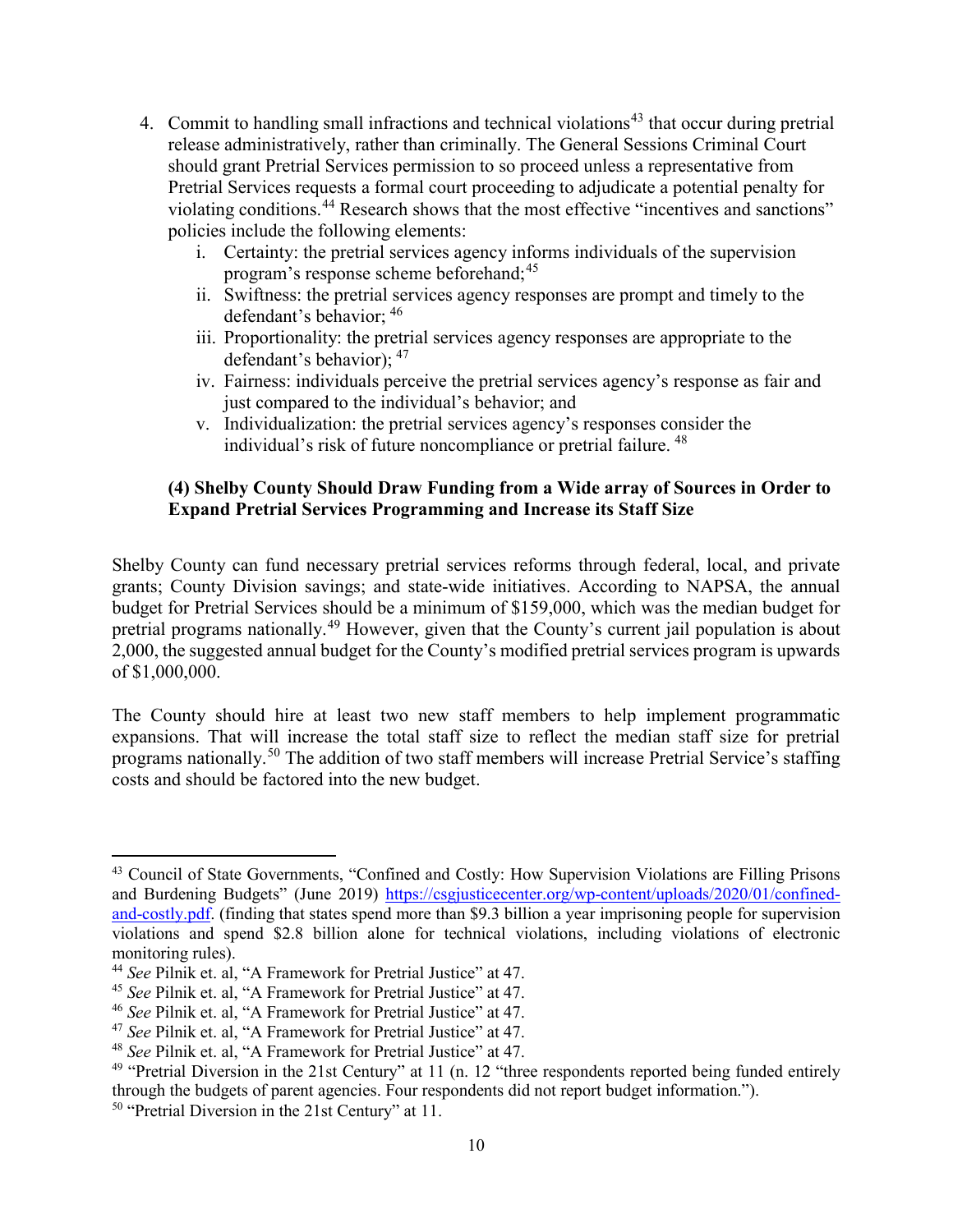This budget reflects the recommendation that Shelby County should avoid, if not totally eliminate, any pretrial services system that passes the cost of supervision onto the individual. Currently, some pretrial individuals in the County pay out-of-pocket for conditions such as drug testing and for programming such as anger management, drug use, and parenting classes. At minimum, the same ability to pay assessment that should inform bail conditions should be used to ensure that no arrestee is offered pretrial supports or court-imposed conditions at a cost they cannot afford. An individual's incarceration because any condition of pretrial release is unaffordable to them is plainly unconstitutional.

# **II. Adjusting Shelby County Divisions and Sub-division Budgets**

The following Shelby County Divisions and sub-divisions can be leveraged to build an effective pretrial program. We discuss opportunities to alter distribution within each of these Divisions and their Sub-divisions in turn below.

# **(1) Community Services Division Budget Recommendations**

The Community Services Division sits within the Mayor's Administration. The Division is perhaps the most appropriate target for budget reallocation because it houses the Office of Justice Initiatives (OJI), which oversees the Pretrial Services Program and the Mental Health Court.<sup>[51](#page-10-0)</sup> The Community Services Division also houses the Community Services Agency (CSA), which focuses on reducing poverty through resources and partnership.<sup>[52](#page-10-1)</sup> The Division also oversees the community resources budgeted from the American Rescue Plan Act (ARPA), which includes funds for housing and eviction assistance, mental health, and other areas of support. The ARPA funds could be used for pretrial housing and other pretrial interventions.

# **(a) Shift Use of Community Service Division OJI Grant**

First, the Division's Office of Justice Initiatives has a number of state-provided grants that should be supplemented or expanded and used for pretrial support purposes. OJI's *2017 Safety & Justice Challenge*<sup>[53](#page-10-2)</sup> should be augmented and/or renewed and expanded with a focus on reducing jail incarceration and jail use disparities by developing alternatives to detention. The County should also seek to augment OJI's *Tennessee Cooperative Agreement to Benefit Homeless Individuals*  $(CABHI)<sup>54</sup>$  $(CABHI)<sup>54</sup>$  $(CABHI)<sup>54</sup>$  grant to provide mental health and substance abuse services to pretrial releasees who suffer from homelessness.

# **(b) Shift Use of Community Service Division Community Service Agency Grant**

Within the Community Services Division, Community Services Agency grants can be supplemented and/or expanded to benefit the pretrial population. Shelby County can address

<span id="page-10-0"></span> $\overline{\phantom{a}}$ <sup>51</sup> "Community Services Division Budget," Shelby County Commission, 173 (2020) <https://www.shelbycountytn.gov/DocumentCenter/View/39130/12---Community-Services> (see

<sup>&</sup>quot;Community Services Division Organizational Chart").

<span id="page-10-1"></span><sup>52</sup> "Community Services Division Budget" at 175.

<span id="page-10-2"></span><sup>&</sup>lt;sup>53</sup> "Community Services Division Budget" at 185 (Amount not disclosed).

<span id="page-10-3"></span><sup>&</sup>lt;sup>54</sup> "Community Services Division Budget" at 185 (Amount not disclosed).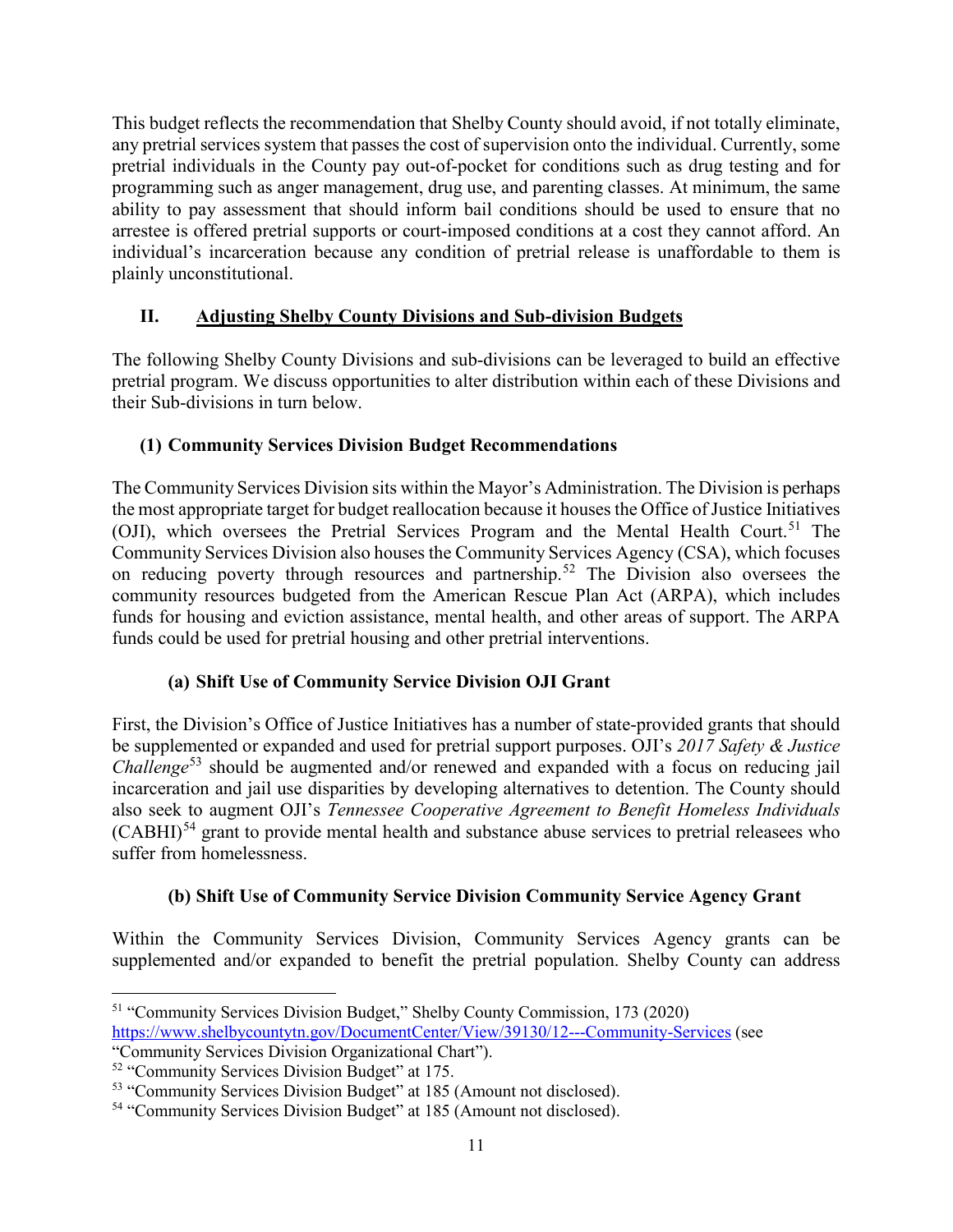housing concerns for its pretrial population by devoting more resources to providing safe and accessible housing to releasees. This means creating joint initiatives between jail and community homeless service providers. The Community Service Agency's \$62,500<sup>[55](#page-11-0)</sup> *Community Service Block Grant* (CSBG) should be augmented to provide rent/mortgage assistance, medical prescription assistance, and family support case management to pretrial individuals specifically. The CSA's \$2,504,234[56](#page-11-1) *Emergency Solutions Grant*should also be augmented to provide services to pretrial individuals who are at risk of homelessness during the Coronavirus pandemic.<sup>[57](#page-11-2)</sup>

### **(2) Sheriff's Division Budget Recommendations**

The Sheriff Division consists of three sub-divisions: the Administrative Sub-division; the Law Enforcement Sub-division; and the Jail Sub-division.<sup>[58](#page-11-3)</sup> The Jail Sub-division is the most pertinent to pretrial releasees in Shelby County because it houses the Jail Administration<sup>[59](#page-11-4)</sup> and Jail Programs Departments.<sup>[60](#page-11-5)</sup> The County should reallocate jail population reimbursements as well as revenues received through fines and fees to make pretrial services programs more robust, with a particular focus on alternatives to pretrial incarceration. This would involve shifting a significant part of savings money from the Sheriff Division to the Community Services Division/Pretrial Services.

### **(a) Shift Use of Sheriff's Division Jail Population Reimbursement Funding**

Since the General Fund accounts for  $97\%$  of Sheriff Division revenues, <sup>[61](#page-11-6)</sup> the County should reevaluate how the General Fund is allocated within the Division. For example, if the County implements sensible reforms and robust pretrial services and releases even 50% of its current jail population (approximately 1,000 people), it would likely save tens of millions of dollars. Decreasing the jail population would consequently reduce jail expenditures more broadly including jail food costs, jail medical and mental health care costs, and jail staff costs. We acknowledge that certain overhead costs associated with running the jail would remain fixed, and that the County may need to examine how reducing the jail population will affect its state reimbursements for services based on jail population. However, given the substantial current operating cost associated with pretrial detention, reforms that shift the default from detention to release with support from Pretrial Services (likely through the Community Services Division) should still net significant savings. And such a shift would net further benefits and savings via improved community health, public safety, and equity.

 $\overline{a}$ 

<span id="page-11-3"></span><sup>58</sup> "Sheriff Division Budget," Shelby County Commission, 188-189 (2021)

[https://www.shelbycountytn.gov/DocumentCenter/View/39131/13---Sheriff.](https://www.shelbycountytn.gov/DocumentCenter/View/39131/13---Sheriff)

<span id="page-11-0"></span><sup>55</sup> "Community Services Division Budget" at 186 (see "Grant Program Detail" table).

<span id="page-11-1"></span><sup>&</sup>lt;sup>56</sup> "Community Services Division Budget" at 186 (see "Grant Program Detail" table).

<span id="page-11-2"></span><sup>57</sup> "Community Services Division Budget" at 184.

<span id="page-11-4"></span><sup>&</sup>lt;sup>59</sup> "Sheriff Division Budget" at 189 ("Jail Administration is responsible for management of Jail operations, including the functions of Staffing, Human Resources, Accreditation, and a General Investigative Unit.").

<span id="page-11-5"></span><sup>&</sup>lt;sup>60</sup> "Sheriff Division Budget" at 189 ("This department is responsible for the numerous programs for inmates in the jail, including case management services, rehabilitative, recreational, educational and religious/volunteer programs.").

<span id="page-11-6"></span><sup>&</sup>lt;sup>61</sup> "Sheriff Division Budget" at 195 (See pie chart).